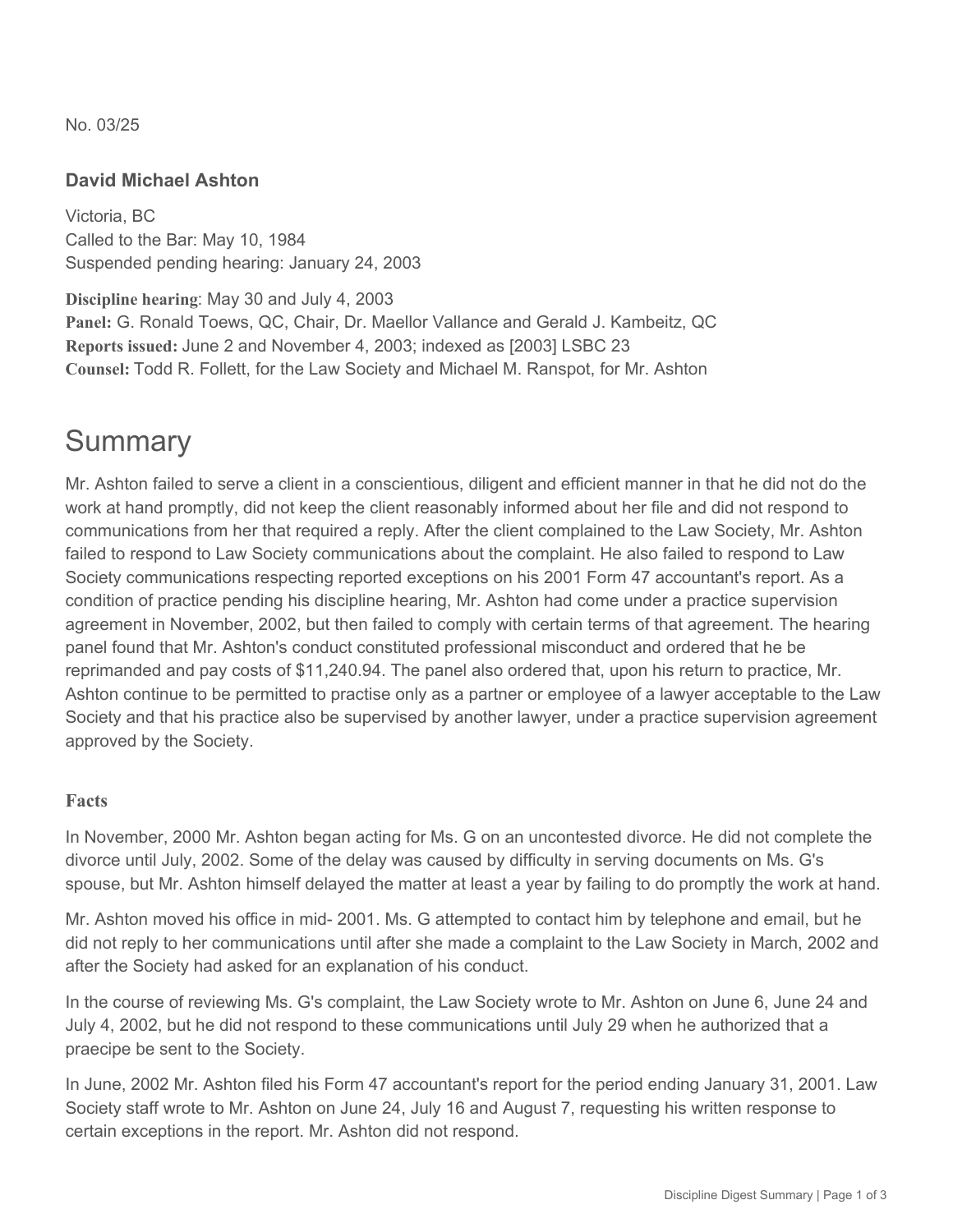The Discipline Committee authorized a citation against Mr. Ashton on October 3, 2002. On October 29, 2002 Mr. Ashton appeared before three Benchers to determine if he should be suspended or have conditions placed on his practice pending disposition of the citation. The three Benchers ordered that Mr. Ashton be permitted to practise past November 8, 2002 only if supervised by another lawyer under a practice supervision agreement acceptable to the Law Society.

Mr. Ashton entered into a practice supervision agreement acceptable to the Society on November 8. Mr. Ashton breached the supervision agreement by failing to provide the required details of his list of open files and by failing to meet with his supervisor every two weeks as required.

In early January, 2003 the lawyer supervising Mr. Ashton's practice advised the Law Society that he intended to resign as practice supervisor because of Mr. Ashton's lack of cooperation. He accordingly notified Mr. Ashton that he would resign as his supervisor in 30 days.

On January 24, 2003 Mr. Ashton was suspended by three Benchers pending the outcome of the discipline hearing.

## Verdict

The hearing panel found, and Mr. Ashton admitted, that he was guilty of professional misconduct in:

- failing to serve a client in a conscientious, diligent and efficient manner by not doing the work at hand for her promptly, not keeping her reasonably informed of the progress of her file and not responding to her communications on matters that required a reply;
- failing to respond promptly to Law Society communications respecting a complaint against him;
- failing to respond promptly to Law Society communications respecting reported exceptions on his 2001 Form 47 accountant's report; and
- breaching certain terms of a practice supervision agreement.

# **Penalty**

The hearing panel noted that the facts of this case disclosed a serious and consistent pattern by Mr. Ashton of failing to observe his professional duties to a client and to the Law Society. These failings were attributable to procrastination.

The panel noted that, since a discipline hearing in 1990, Mr. Ashton had been under a practice condition requiring that he practise only as a partner or employee of another lawyer. He had not been relieved of that condition other than for brief periods to make alternate arrangements.

The panel noted that Mr. Ashton and his family faced difficult financial circumstances. The panel also considered medical evidence, including an opinion that Mr. Ashton had personality patterns that were self-defeating and had given rise to problems professionally.

Law Society counsel, taking into account the impact of Mr. Ashton's interim suspension, did not seek imposition of a suspension or a fine.

The panel found it appropriate that Mr. Ashton remain under the condition to practise as a partner or employee of another lawyer and that this condition be clarified to ensure that any such supervisor not reside out of the province.